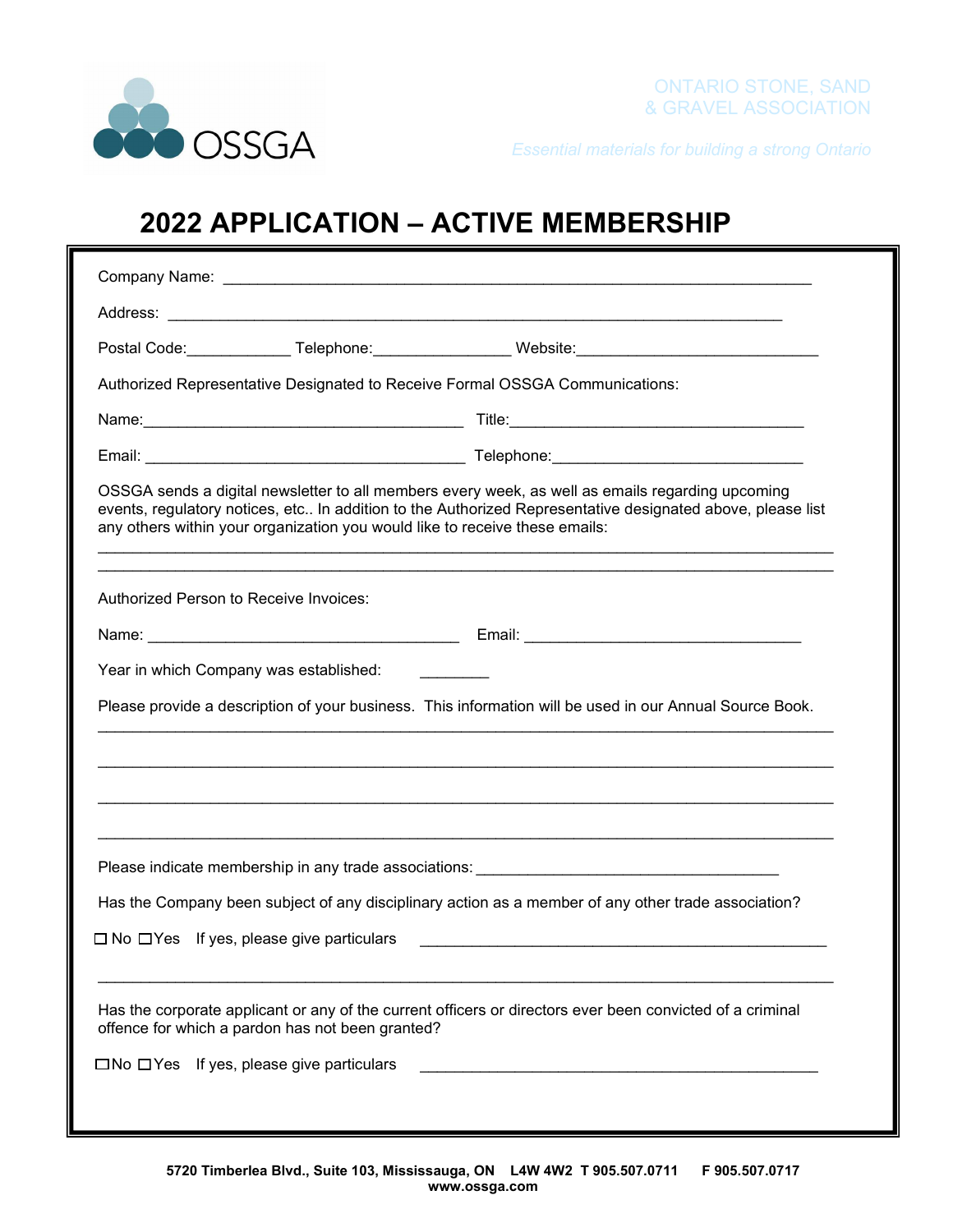| $\Box$ No $\Box$ Yes If yes, please give particulars |                                                                                                | the Aggregate Resources Act or the Environmental Protection Act?                                                                                                                                                    |
|------------------------------------------------------|------------------------------------------------------------------------------------------------|---------------------------------------------------------------------------------------------------------------------------------------------------------------------------------------------------------------------|
| company in good standing of the OSSGA.               | All applications for membership must be sponsored by one Authorized Representative of a member |                                                                                                                                                                                                                     |
|                                                      |                                                                                                |                                                                                                                                                                                                                     |
|                                                      |                                                                                                |                                                                                                                                                                                                                     |
| <b>Type of Operations</b>                            |                                                                                                |                                                                                                                                                                                                                     |
| □ Sand & Gravel Pit                                  | □ Limestone/Granite Quarry                                                                     | □ Custom Crushing                                                                                                                                                                                                   |
|                                                      | □ Metallurgical Chemical  D Light Weight Aggregate                                             | □ Recycling Operation                                                                                                                                                                                               |
| □ Dimension Stone ________________________           |                                                                                                | □ Other Specify ________________________                                                                                                                                                                            |
| <b>Types of Products and Services Available</b>      |                                                                                                |                                                                                                                                                                                                                     |
| □ Unwashed                                           | $\square$ Washed                                                                               | □ Granular Base and Sub Base                                                                                                                                                                                        |
| □ Coarse Aggregate                                   | □Fine Aggregate                                                                                | □ Clear Aggregate                                                                                                                                                                                                   |
|                                                      | □Rubble (General Oversize Products)□Ready Mix Concrete                                         | □ Asphalt Mixes                                                                                                                                                                                                     |
| □Truck Loading Facilities                            | □Rail Loading Facilities                                                                       | □ Recycling Products                                                                                                                                                                                                |
| □Industrial Minerals                                 | □ Ornamental Stone                                                                             | □Dimension Stone                                                                                                                                                                                                    |
|                                                      |                                                                                                |                                                                                                                                                                                                                     |
|                                                      | Conduct, and to pay annual dues promptly as prescribed by the Association.                     | I/We the undersigned, apply for membership in the Ontario Stone, Sand & Gravel Association. If accepted,<br>I/we agree to abide by the By-Laws of the Association as enacted or as they may be enacted, the Code of |
|                                                      | I/We acknowledge that all statements contained in this application are true.                   |                                                                                                                                                                                                                     |
| Name:                                                |                                                                                                | <u> 1989 - Johann Barbara, martxa alemaniar a</u>                                                                                                                                                                   |
| Signature:                                           | Date:                                                                                          |                                                                                                                                                                                                                     |